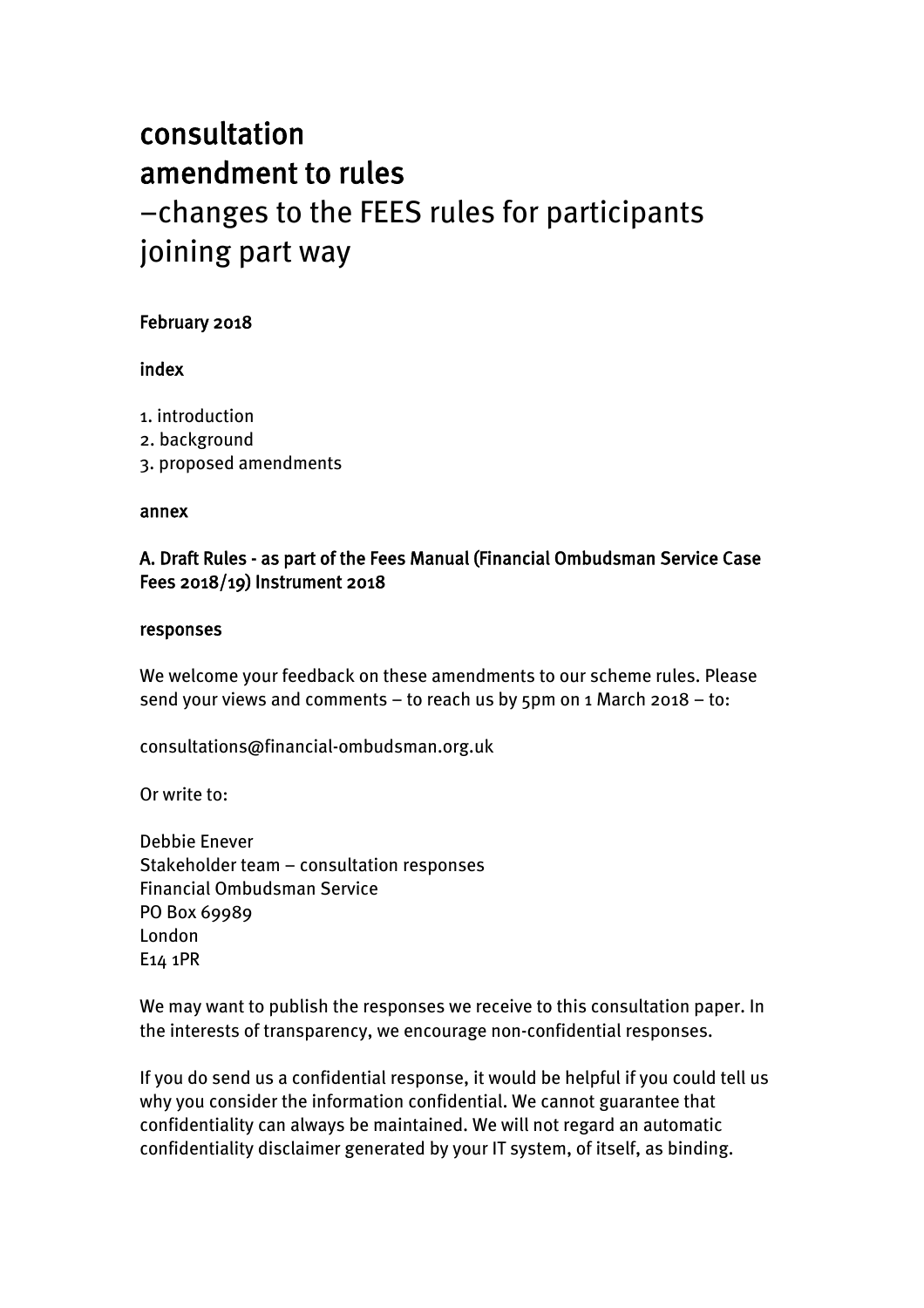We are subject to the Freedom of Information Act 2000, so information provided in response to this consultation may be subject to publication, disclosure or release to other parties.

#### introduction

Our voluntary jurisdiction covers complaints that don't come under our compulsory jurisdiction where the business has chosen to be covered by the ombudsman.

The voluntary jurisdiction is funded by an annual levy on participants and case fees. The level of the levy and case fees are set by us and approved by the FCA.

Businesses which join the voluntary jurisdiction part way through the year pay a proportion of the annual levy.

This consultation sets out the amendments that we propose to make to update and simplify the voluntary jurisdiction rules and standard terms for calculating the levy in those circumstances.

We propose making those changes alongside the amendments set out in our recent consultation on our plans and budget for 2018/2019 (http://www.financial-ombudsman.org.uk/publications/plan-budget.htm).

### background

The ombudsman service currently has two jurisdictions –

- $\bullet$  the compulsory jurisdiction (CJ):
	- o covers financial businesses regulated by PRA and FCA;
	- o covers activities specified in rules made by FCA; and
	- o is mainly restricted to services provided in or from the UK.
- $\bullet$  the voluntary jurisdiction (VJ):
	- o covers financial businesses that volunteer to join it;
	- o covers activities specified in rules made by the ombudsman service with the approval of FCA; and
	- o covers services directed at the UK from the European Economic Area, as well as services provided in or from the UK.

#### proposed amendments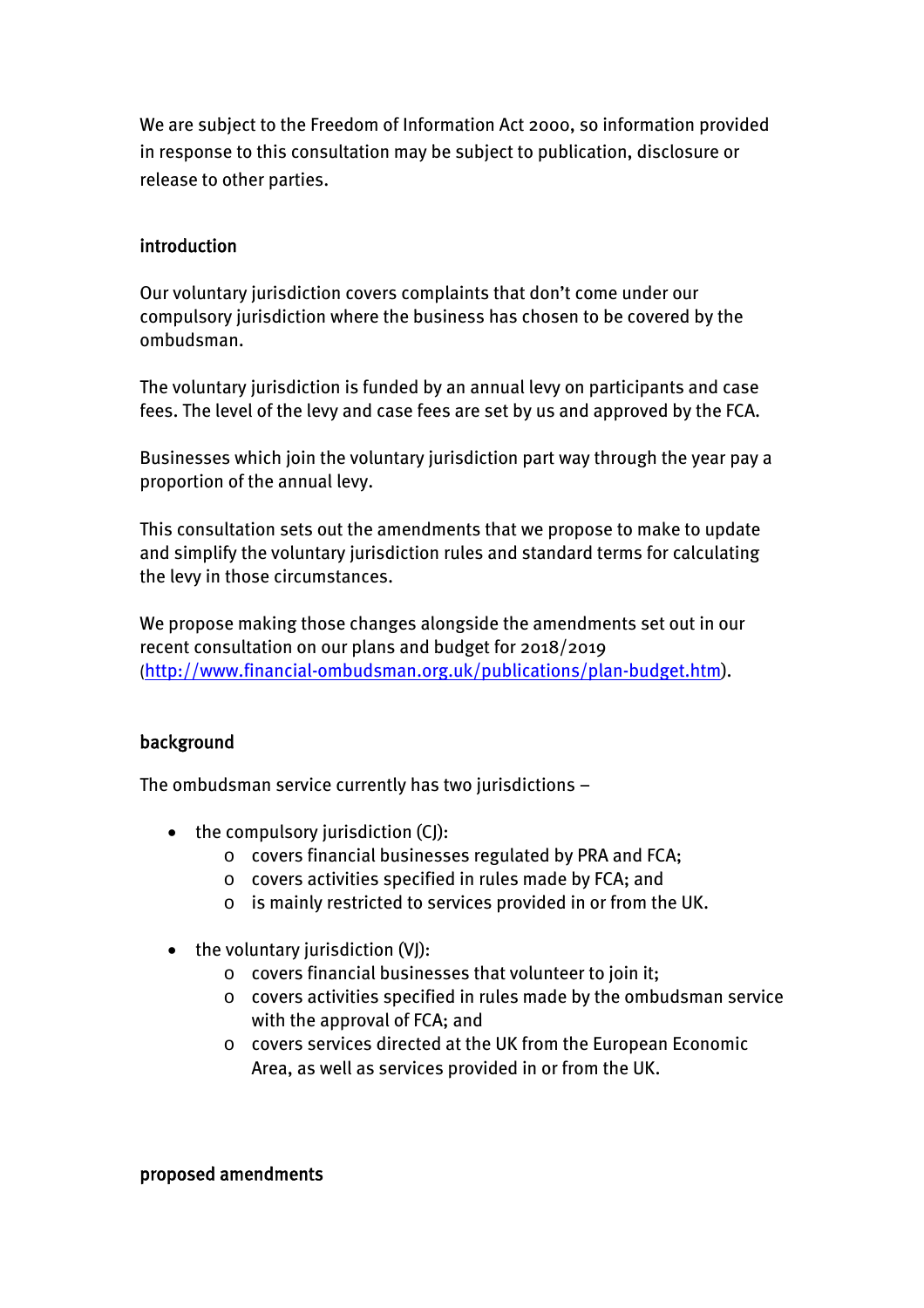Under the VJ standard terms, businesses joining the VJ part way through the year are required to pay a proportion of the annual levy usually payable under FEES 5.3 (The general levy) and FEES 5 ANNEX 2R (Annual Levy Payable in Relation to the Voluntary Jurisdiction).

The amount payable was meant to be calculated by reference to the FCA's periodic fee formula set out at FEES 4.2.6R. Last year the FCA made some changes to the way its periodic fees are calculated for persons becoming subject to the fee during the course of a fee year. FEES 4.2.6R was replaced by 4.2.7ER.

Rather than adopting the new periodic fee formula set out at FEES 4.2.7ER, we propose to update the VJ rules and standard terms to simplify the rules relating to the annual levy calculation for new VJ participants.

We propose that new participants joining in the first quarter of any financial year pay 100% of the levy, those joining in the second quarter pay 75%, those joining in the third quarter pay 50% and those joining in the fourth quarter pay 25%. We believe this simplified formula will help prospective VJ participants to better understand and assess the costs of joining the VJ and will be straightforward to administer.

The Annex to this document contains the relevant parts of the draft rules instrument relating to this proposal.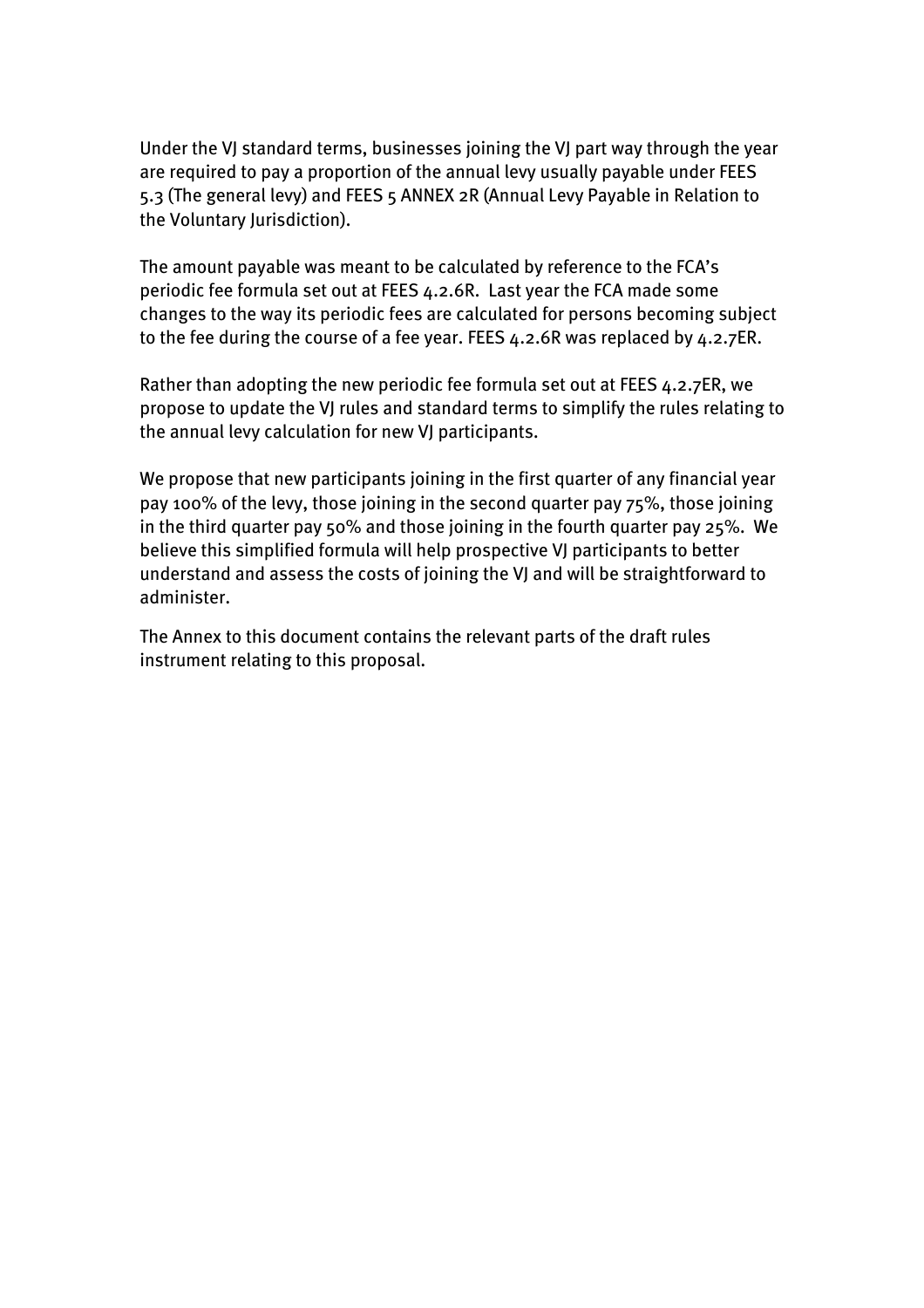#### Annex – Draft Rules

In this Annex, underlining indicates new text and striking through indicates deleted text.

Amend the following as shown.

#### Amendments to the Dispute Resolution: Complaints sourcebook (DISP)

#### 4.2 Standard terms

…

4.2.6 The following *rules* in *FEES* apply to VI participants as part of the *standard* terms, but substituting 'VJ participant for 'firm':

…

(3) FEES 4.2.6 R (1)(b) (periodic fees);

…

(5) FEES 5.3.8 R (calculation of general levy) but substituting:

(a) 'Voluntary Jurisdiction' for 'Compulsory Jurisdiction'; and

(b) 'FEES 5 Annex 2R' for 'FEES 5 Annex 1 R';

…

(11) FEES 5.8.1 R (joining the Financial Ombudsman Service) FEES 5.3.8AR; and

(12) FEES 5 Annex 2R and FEES 5 Annex 3R.

Amendments to the Fees manual (FEES)